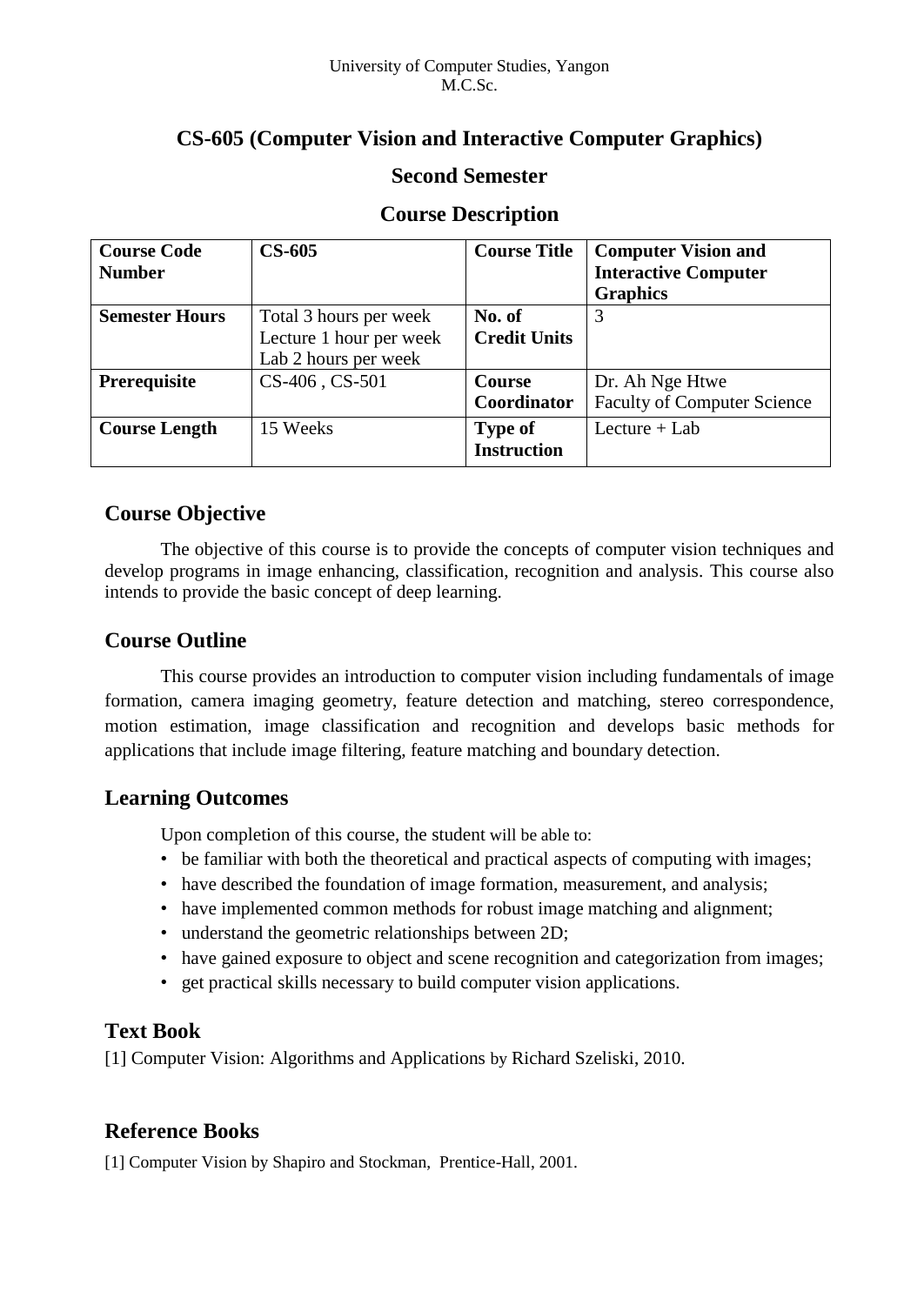#### University of Computer Studies, Yangon M.C.Sc.

[2] Computer Vision: A Modern Approach (Second Edition) by David Forsyth and Jean Ponce Pearson, 2012.

# **Course Organization**

Student participation in this course will involve the following activities:

- Attending the lectures
- Lab
- Moodle Test
- Tutorial
- Quiz
- Assignments
- Presentation
- Exam

## **Assessment Plan for the Course**

| Examination                | 50% |
|----------------------------|-----|
| Tutorial                   | 10% |
| Project / Practical        | 10% |
| $Quiz + Modele$            | 10% |
| Presentation + Assignment  | 10% |
| <b>Class Participation</b> | 10% |

### Tentative Lecture Plan

### CS- 605 : **Computer Vision and Interactive Computer Graphics**

### **Periods : 45 periods for 15 weeks ( 3 periods per week)**

| No. | <b>Topics</b>                         | Week       | <b>Remark</b>            |
|-----|---------------------------------------|------------|--------------------------|
|     | <b>Image Formation</b>                |            | Chapter $(2)$            |
| 1.  | Cameras and optics                    | Week 1     |                          |
|     | Light and color                       |            |                          |
|     | <b>Image Processing and Filtering</b> |            | Chapter $(3)$ and $(10)$ |
| 2.  | Point operators                       | Week $2+3$ |                          |
|     | Linear filtering                      |            |                          |
| 3.  | More neighborhood operators           | Week 4     |                          |
|     | Fourier transforms                    |            |                          |
|     | <b>Feature Detection and Matching</b> |            | Chapter (4)              |
| 4.  | Points and patches                    | Week $5+6$ |                          |
|     | Feature matching                      |            |                          |
|     | Edges detection                       |            |                          |
| 5.  | Lines                                 | Week 7     |                          |
|     | Hough transform                       |            |                          |